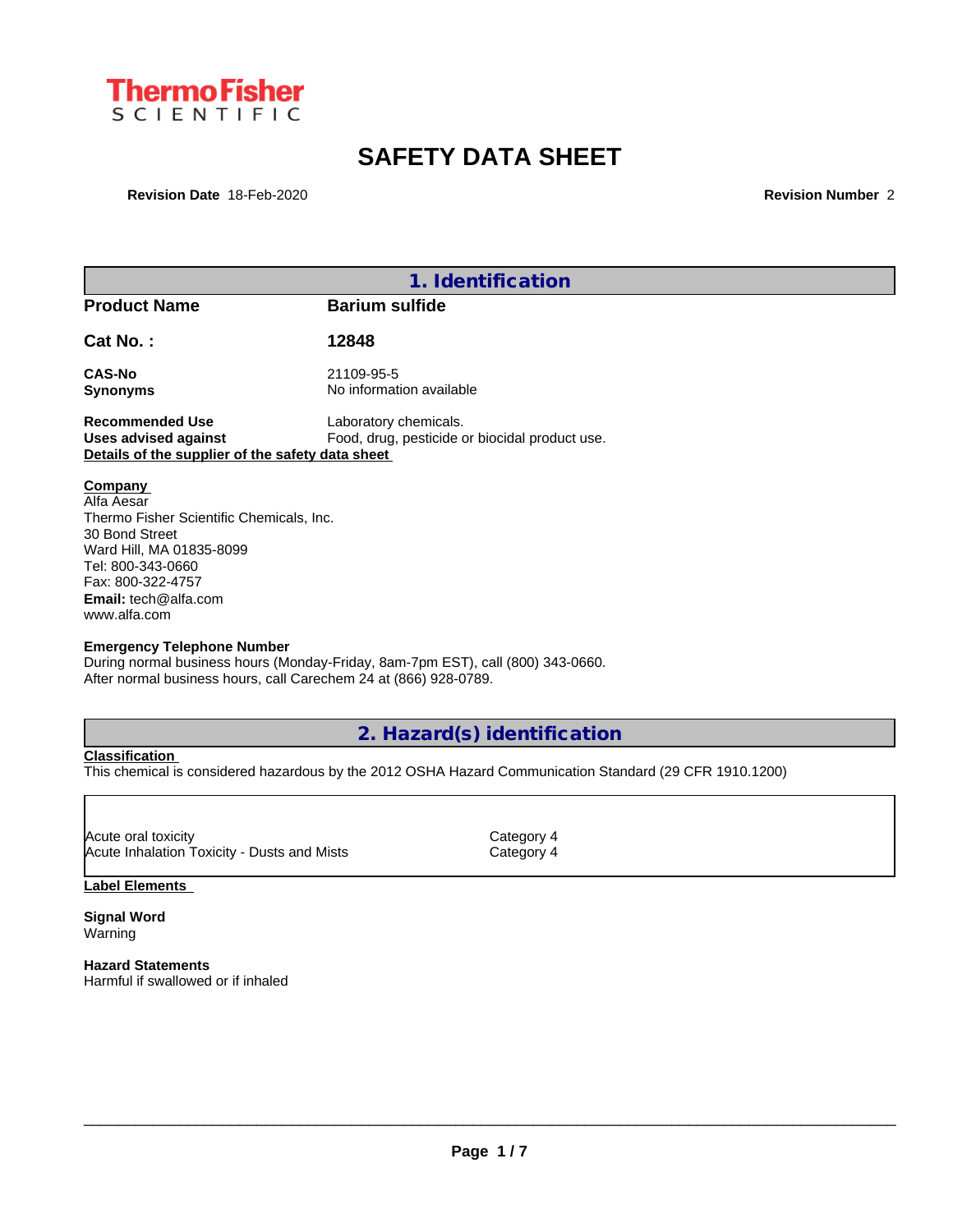

#### **Precautionary Statements Prevention**

Wash face, hands and any exposed skin thoroughly after handling Do not eat, drink or smoke when using this product Avoid breathing dust/fume/gas/mist/vapors/spray Use only outdoors or in a well-ventilated area **Inhalation** IF INHALED: Remove victim to fresh air and keep at rest in a position comfortable for breathing Call a POISON CENTER or doctor/physician if you feel unwell **Ingestion** IF SWALLOWED: Call a POISON CENTER or doctor/physician if you feel unwell Rinse mouth **Disposal** Dispose of contents/container to an approved waste disposal plant **Hazards not otherwise classified (HNOC)**

Very toxic to aquatic life Contact with acids liberates toxic gas

## **3. Composition/Information on Ingredients**

| <b>Component</b>                       |                          | <b>CAS-No</b>                                                                                                        | Weight % |  |  |
|----------------------------------------|--------------------------|----------------------------------------------------------------------------------------------------------------------|----------|--|--|
| Barium sulfide (BaS)<br>21109-95-5     |                          |                                                                                                                      | $=100$   |  |  |
|                                        |                          | 4. First-aid measures                                                                                                |          |  |  |
| <b>General Advice</b>                  |                          | If symptoms persist, call a physician.                                                                               |          |  |  |
| <b>Eye Contact</b>                     |                          | Rinse immediately with plenty of water, also under the eyelids, for at least 15 minutes. Get<br>medical attention.   |          |  |  |
| <b>Skin Contact</b>                    |                          | Wash off immediately with plenty of water for at least 15 minutes. If skin irritation persists,<br>call a physician. |          |  |  |
| <b>Inhalation</b>                      |                          | Remove to fresh air. If not breathing, give artificial respiration. Get medical attention if<br>symptoms occur.      |          |  |  |
| Ingestion                              |                          | Clean mouth with water and drink afterwards plenty of water. Get medical attention if<br>symptoms occur.             |          |  |  |
| Most important symptoms and<br>effects |                          | None reasonably foreseeable.                                                                                         |          |  |  |
| <b>Notes to Physician</b>              | Treat symptomatically    |                                                                                                                      |          |  |  |
|                                        |                          | 5. Fire-fighting measures                                                                                            |          |  |  |
| <b>Unsuitable Extinguishing Media</b>  | No information available |                                                                                                                      |          |  |  |

**Flash Point** No information available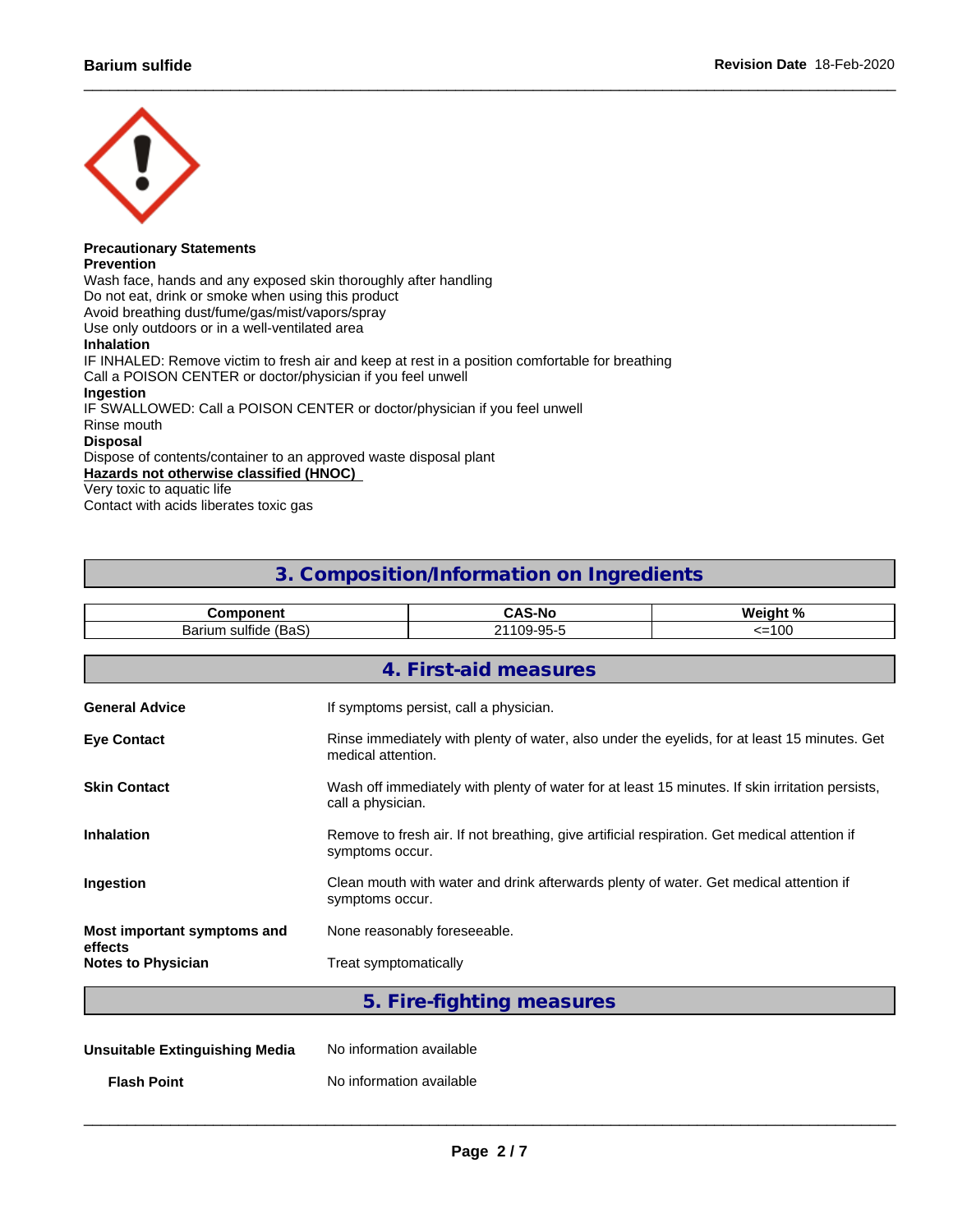| Method -                                                         | No information available |
|------------------------------------------------------------------|--------------------------|
| <b>Autoignition Temperature</b><br><b>Explosion Limits</b>       | No information available |
| <b>Upper</b>                                                     | No data available        |
| Lower                                                            | No data available        |
| <b>Sensitivity to Mechanical Impact No information available</b> |                          |
| Sensitivity to Static Discharge No information available         |                          |

## **Specific Hazards Arising from the Chemical**

Do not allow run-off from fire-fighting to enter drains or water courses.

#### **Hazardous Combustion Products**

None known.

#### **Protective Equipment and Precautions for Firefighters**

As in any fire, wear self-contained breathing apparatus pressure-demand, MSHA/NIOSH (approved or equivalent) and full protective gear.

| <b>NFPA</b>                      |                                                                                                                                                   |                                                                                                                                                                                                                                                   |                                                                                                                                                                                        |  |  |  |
|----------------------------------|---------------------------------------------------------------------------------------------------------------------------------------------------|---------------------------------------------------------------------------------------------------------------------------------------------------------------------------------------------------------------------------------------------------|----------------------------------------------------------------------------------------------------------------------------------------------------------------------------------------|--|--|--|
| <b>Health</b><br>3               | <b>Flammability</b><br>O                                                                                                                          | <b>Instability</b>                                                                                                                                                                                                                                | <b>Physical hazards</b>                                                                                                                                                                |  |  |  |
|                                  |                                                                                                                                                   |                                                                                                                                                                                                                                                   |                                                                                                                                                                                        |  |  |  |
|                                  | 6. Accidental release measures                                                                                                                    |                                                                                                                                                                                                                                                   |                                                                                                                                                                                        |  |  |  |
| <b>Personal Precautions</b>      | formation.                                                                                                                                        |                                                                                                                                                                                                                                                   | Ensure adequate ventilation. Use personal protective equipment as required. Avoid dust                                                                                                 |  |  |  |
| <b>Environmental Precautions</b> |                                                                                                                                                   | Do not flush into surface water or sanitary sewer system. Do not allow material to<br>contaminate ground water system. Prevent product from entering drains. Local authorities<br>should be advised if significant spillages cannot be contained. |                                                                                                                                                                                        |  |  |  |
| Up                               | Methods for Containment and Clean Sweep up and shovel into suitable containers for disposal. Keep in suitable, closed<br>containers for disposal. |                                                                                                                                                                                                                                                   |                                                                                                                                                                                        |  |  |  |
|                                  | 7. Handling and storage                                                                                                                           |                                                                                                                                                                                                                                                   |                                                                                                                                                                                        |  |  |  |
| Handling                         |                                                                                                                                                   |                                                                                                                                                                                                                                                   | Wear personal protective equipment/face protection. Ensure adequate ventilation. Do not<br>get in eyes, on skin, or on clothing. Avoid ingestion and inhalation. Avoid dust formation. |  |  |  |

**Storage** Protect from light.

**8. Exposure controls / personal protection**

## **Exposure Guidelines**

| Component            | <b>ACGIH TLV</b>             | OSHA PEL                            | <b>NIOSH IDLH</b>                                      | <b>Mexico OEL (TWA)</b>      |
|----------------------|------------------------------|-------------------------------------|--------------------------------------------------------|------------------------------|
| Barium sulfide (BaS) | TWA: $0.5$ mg/m <sup>3</sup> | (Vacated) TWA: $0.5 \text{ mg/m}^3$ | IDLH: $50 \text{ mg/m}^3$<br>TWA: $0.5 \text{ mg/m}^3$ | TWA: $0.5$ mg/m <sup>3</sup> |

## *Legend*

*ACGIH - American Conference of Governmental Industrial Hygienists OSHA - Occupational Safety and Health Administration*

*NIOSH IDLH: NIOSH - National Institute for Occupational Safety and Health*

**Engineering Measures** Ensure adequate ventilation, especially in confined areas.

### **Personal Protective Equipment**

**Eye/face Protection**

Wear appropriate protective eyeglasses or chemical safety goggles as described by OSHA's eye and face protection regulations in 29 CFR 1910.133 or European Standard EN166.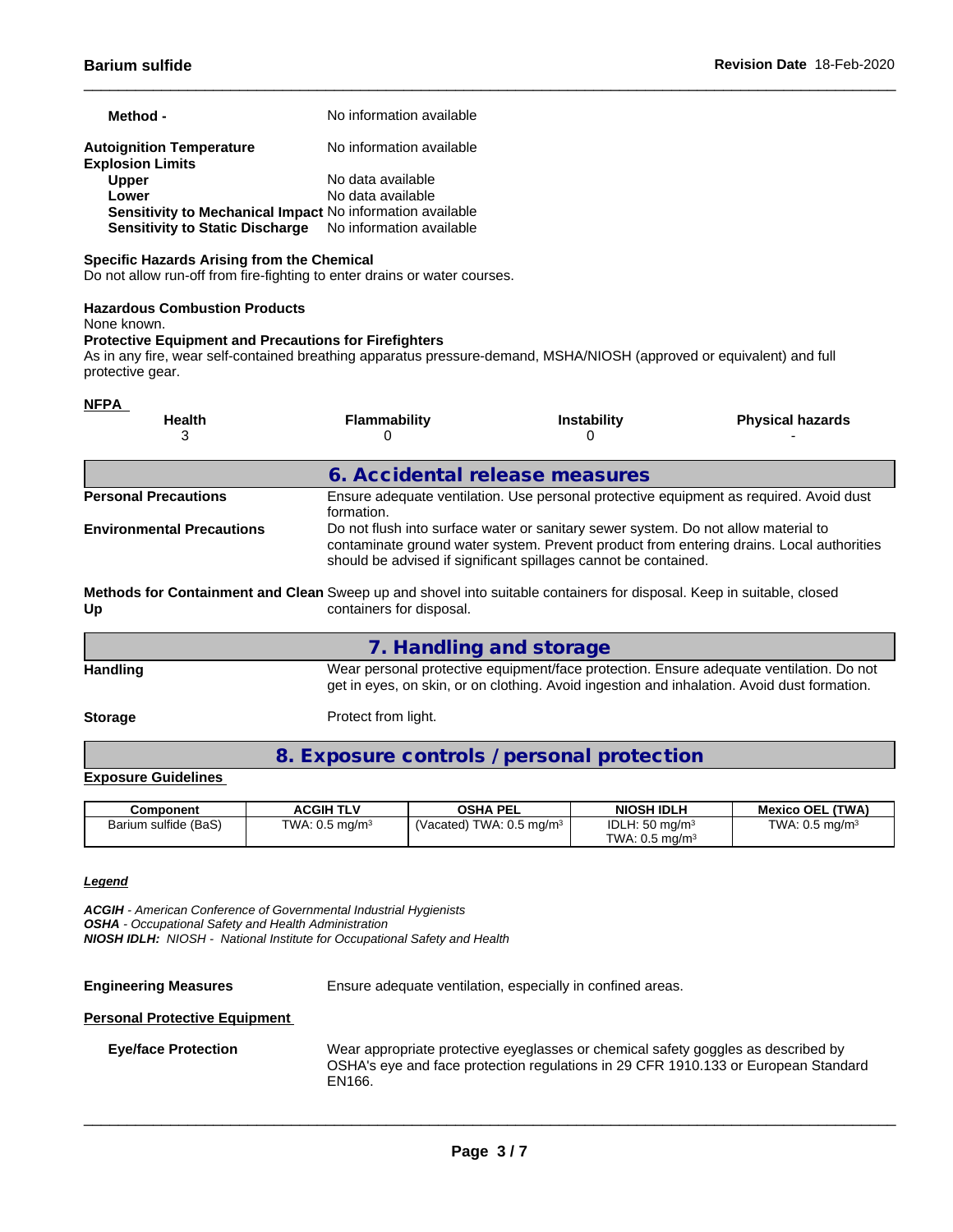| Skin and body protection      | Wear appropriate protective gloves and clothing to prevent skin exposure.                                                                                                                                                                               |
|-------------------------------|---------------------------------------------------------------------------------------------------------------------------------------------------------------------------------------------------------------------------------------------------------|
| <b>Respiratory Protection</b> | Follow the OSHA respirator regulations found in 29 CFR 1910.134 or European Standard<br>EN 149. Use a NIOSH/MSHA or European Standard EN 149 approved respirator if<br>exposure limits are exceeded or if irritation or other symptoms are experienced. |
| <b>Hygiene Measures</b>       | Handle in accordance with good industrial hygiene and safety practice.                                                                                                                                                                                  |

## **9. Physical and chemical properties**

**Physical State** Solid<br> **Appearance** White White **Appearance Odor** Rotten-egg like **Odor Threshold**<br> **PH**<br>
No information available<br>
No information available **Melting Point/Range** 1200 °C / 2192 °F<br> **Boiling Point/Range** 1200 **COMPONE 1200 PM** information available **Boiling Point/Range**<br>**Flash Point Evaporation Rate**<br> **Elammability (solid.gas)**<br> **Elammability (solid.gas) Flammability** (solid,gas) **Flammability or explosive limits Upper Contract Contract Contract Contract Contract Contract Contract Contract Contract Contract Contract Contra<br>
No data available Vapor Pressure** No information available No information available **Vapor Density**<br> **Specific Gravity**<br> **Specific Gravity**<br> **Specific Specific Specific Algebra Specific Gravity Solubility**<br> **Partition coefficient: n-octanol/water**<br> **No data available**<br>
No data available **Partition coefficient; n-octanol/water** No data available<br> **Autoignition Temperature** Noinformation available **Autoignition Temperature**<br> **Decomposition Temperature Composition Temperature**<br>
No information available **Decomposition Temperature**<br>Viscosity **Molecular Formula** BaS **Molecular Weight** 

No information available<br>1200 °C / 2192 °F No information available<br>Not applicable No data available

## **10. Stability and reactivity**

Not applicable<br>BaS

| <b>Reactive Hazard</b>                                            | Yes                                      |
|-------------------------------------------------------------------|------------------------------------------|
| <b>Stability</b>                                                  | Light sensitive.                         |
| <b>Conditions to Avoid</b>                                        | Exposure to light.                       |
| <b>Incompatible Materials</b>                                     | Strong oxidizing agents                  |
| Hazardous Decomposition Products None under normal use conditions |                                          |
| <b>Hazardous Polymerization</b>                                   | Hazardous polymerization does not occur. |
| <b>Hazardous Reactions</b>                                        | None under normal processing.            |

**11. Toxicological information**

## **Acute Toxicity**

## **Product Information**

| <b>Component Information</b> |                           |                    |                 |
|------------------------------|---------------------------|--------------------|-----------------|
| Component                    | LD50 Oral                 | <b>LD50 Dermal</b> | ∟C50 Inhalation |
| Barium sulfide (BaS)         | ˈ Rat<br>LD50 = 375 mg/kg | Not listed         | Not listed      |
| Taviaslasisellu Cusarsistia  | No information quailable  |                    |                 |

**Toxicologically Synergistic** No information available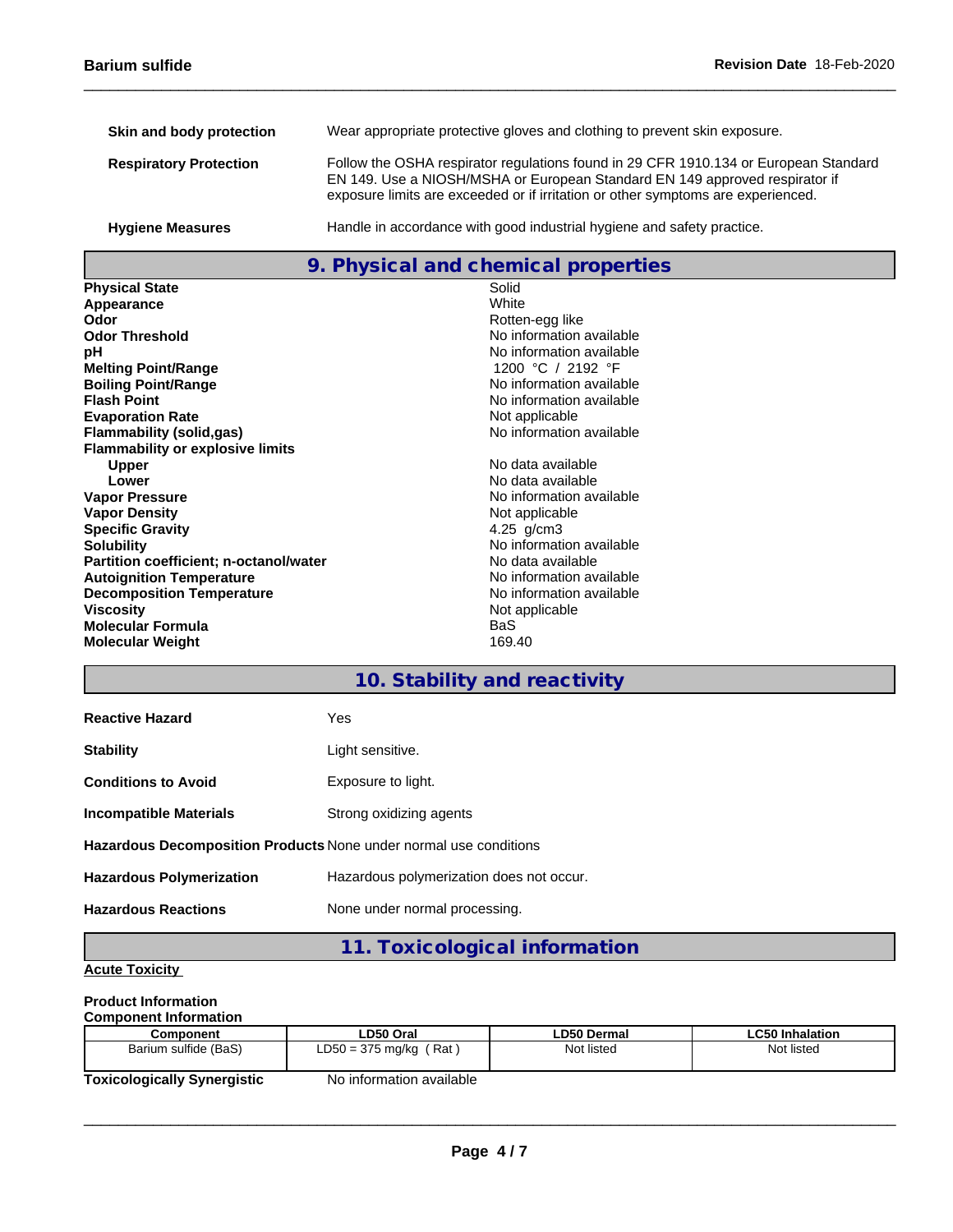| <b>Products</b><br>Delayed and immediate effects as well as chronic effects from short and long-term exposure                             |               |                           |                                                                                                                                                                                                                                                                       |              |             |               |  |
|-------------------------------------------------------------------------------------------------------------------------------------------|---------------|---------------------------|-----------------------------------------------------------------------------------------------------------------------------------------------------------------------------------------------------------------------------------------------------------------------|--------------|-------------|---------------|--|
| <b>Irritation</b>                                                                                                                         |               | No information available  |                                                                                                                                                                                                                                                                       |              |             |               |  |
| <b>Sensitization</b>                                                                                                                      |               | No information available  |                                                                                                                                                                                                                                                                       |              |             |               |  |
| Carcinogenicity                                                                                                                           |               |                           | The table below indicates whether each agency has listed any ingredient as a carcinogen.                                                                                                                                                                              |              |             |               |  |
| <b>Component</b>                                                                                                                          | <b>CAS-No</b> | <b>IARC</b>               | <b>NTP</b>                                                                                                                                                                                                                                                            | <b>ACGIH</b> | <b>OSHA</b> | <b>Mexico</b> |  |
| Barium sulfide (BaS)                                                                                                                      | 21109-95-5    | Not listed                | Not listed                                                                                                                                                                                                                                                            | Not listed   | Not listed  | Not listed    |  |
| <b>Mutagenic Effects</b>                                                                                                                  |               | No information available  |                                                                                                                                                                                                                                                                       |              |             |               |  |
| <b>Reproductive Effects</b>                                                                                                               |               | No information available. |                                                                                                                                                                                                                                                                       |              |             |               |  |
| <b>Developmental Effects</b>                                                                                                              |               | No information available. |                                                                                                                                                                                                                                                                       |              |             |               |  |
| <b>Teratogenicity</b>                                                                                                                     |               | No information available. |                                                                                                                                                                                                                                                                       |              |             |               |  |
| <b>STOT - single exposure</b><br><b>STOT - repeated exposure</b>                                                                          |               | None known<br>None known  |                                                                                                                                                                                                                                                                       |              |             |               |  |
| <b>Aspiration hazard</b>                                                                                                                  |               | No information available  |                                                                                                                                                                                                                                                                       |              |             |               |  |
| Symptoms / effects, both acute and No information available<br>delayed                                                                    |               |                           |                                                                                                                                                                                                                                                                       |              |             |               |  |
| <b>Endocrine Disruptor Information</b>                                                                                                    |               | No information available  |                                                                                                                                                                                                                                                                       |              |             |               |  |
| <b>Other Adverse Effects</b>                                                                                                              |               |                           | The toxicological properties have not been fully investigated.                                                                                                                                                                                                        |              |             |               |  |
|                                                                                                                                           |               |                           | 12. Ecological information                                                                                                                                                                                                                                            |              |             |               |  |
| <b>Ecotoxicity</b><br>Very toxic to aquatic organisms. The product contains following substances which are hazardous for the environment. |               |                           |                                                                                                                                                                                                                                                                       |              |             |               |  |
| <b>Persistence and Degradability</b>                                                                                                      |               | Insoluble in water        |                                                                                                                                                                                                                                                                       |              |             |               |  |
| <b>Bioaccumulation/Accumulation</b>                                                                                                       |               | No information available. |                                                                                                                                                                                                                                                                       |              |             |               |  |
| <b>Mobility</b>                                                                                                                           |               |                           | Is not likely mobile in the environment due its low water solubility.                                                                                                                                                                                                 |              |             |               |  |
|                                                                                                                                           |               |                           | 13. Disposal considerations                                                                                                                                                                                                                                           |              |             |               |  |
| <b>Waste Disposal Methods</b>                                                                                                             |               |                           | Chemical waste generators must determine whether a discarded chemical is classified as a<br>hazardous waste. Chemical waste generators must also consult local, regional, and<br>national hazardous waste regulations to ensure complete and accurate classification. |              |             |               |  |

# **14. Transport information**

| DOT                            |                                     |
|--------------------------------|-------------------------------------|
| <b>UN-No</b>                   | UN3134                              |
| <b>Proper Shipping Name</b>    | Water-reactive solid, toxic, n.o.s. |
| <b>Technical Name</b>          | (Barium sulfide)                    |
| <b>Hazard Class</b>            | 4.3                                 |
| <b>Subsidiary Hazard Class</b> | 6.1                                 |
| <b>Packing Group</b>           | Ш                                   |
| <b>TDG</b>                     |                                     |
| UN-No                          | UN3134                              |
| <b>Proper Shipping Name</b>    | Water-reactive solid, toxic, n.o.s. |
| <b>Hazard Class</b>            | 4.3                                 |
| <b>Subsidiary Hazard Class</b> | 6.1                                 |
|                                |                                     |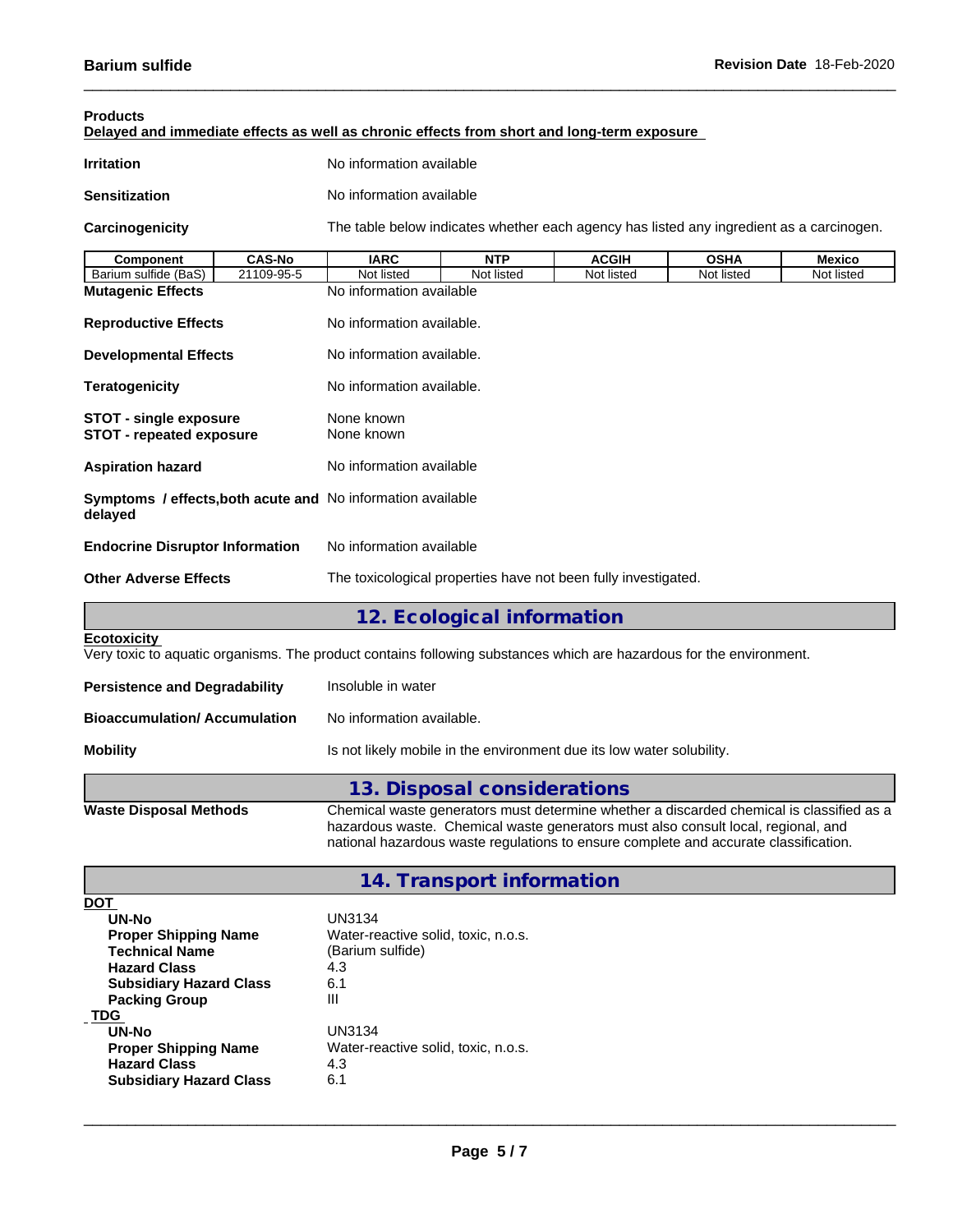| <b>Packing Group</b>           | Ш                                   |
|--------------------------------|-------------------------------------|
| <b>IATA</b>                    |                                     |
| UN-No                          | UN3134                              |
| <b>Proper Shipping Name</b>    | Water-reactive solid, toxic, n.o.s. |
| <b>Hazard Class</b>            | 4.3                                 |
| <b>Subsidiary Hazard Class</b> | 6.1                                 |
| <b>Packing Group</b>           | Ш                                   |
| <b>IMDG/IMO</b>                |                                     |
| UN-No                          | UN3134                              |
| <b>Proper Shipping Name</b>    | Water-reactive solid, toxic, n.o.s. |
| <b>Hazard Class</b>            | 4.3                                 |
| <b>Subsidiary Hazard Class</b> | 6.1                                 |
| <b>Packing Group</b>           | Ш                                   |
|                                | 15. Regulatory information          |

## **United States of America Inventory**

| Component            | <b>CAS-No</b> | <b>TSCA</b> | <b>TOO A</b><br>Inventory notification -<br>コレハ<br><b>Active/Inactive</b> | <b>TSCA</b><br><b>EPA Requiatory</b><br><b>Flags</b> |
|----------------------|---------------|-------------|---------------------------------------------------------------------------|------------------------------------------------------|
| Barium sulfide (BaS) | 21109-95-5    |             | <b>ACTIVE</b>                                                             |                                                      |

#### **Legend:**

**TSCA** - Toxic Substances Control Act, (40 CFR Part 710) X - Listed '-' - Not Listed

**TSCA 12(b)** - Notices of Export Not applicable

## **International Inventories**

Canada (DSL/NDSL), Europe (EINECS/ELINCS/NLP), Philippines (PICCS), Japan (ENCS), Australia (AICS), China (IECSC), Korea (ECL).

| Component                         | <b>CAS-No</b> | <b>DSL</b> | <b>NDSL</b> | <b>EINECS</b>                                     | <b>PICCS</b> | <b>ENCS</b> | <b>AICS</b> | <b>IECSC</b> | <b>KECL</b>                             |
|-----------------------------------|---------------|------------|-------------|---------------------------------------------------|--------------|-------------|-------------|--------------|-----------------------------------------|
| (BaS)<br><b>Barium</b><br>sulfide | 21109-95-5    |            |             | $\sim$<br>244<br>$\overline{\phantom{a}}$<br>14-4 |              |             |             |              | $\sim$<br>00000<br>-uzuy -<br><b>NE</b> |

## **U.S. Federal Regulations**

## **SARA 313**

| <b>Component</b>                                                      |                | <b>CAS-No</b>                                               | Weight % | SARA 313 - Threshold<br>Values % |  |  |
|-----------------------------------------------------------------------|----------------|-------------------------------------------------------------|----------|----------------------------------|--|--|
| Barium sulfide (BaS)                                                  |                | 21109-95-5                                                  | $=100$   | 1.0                              |  |  |
| <b>SARA 311/312 Hazard Categories</b>                                 |                | See section 2 for more information                          |          |                                  |  |  |
| <b>CWA (Clean Water Act)</b>                                          | Not applicable |                                                             |          |                                  |  |  |
| <b>Clean Air Act</b>                                                  | Not applicable |                                                             |          |                                  |  |  |
| <b>OSHA</b> - Occupational Safety and<br><b>Health Administration</b> |                | Not applicable                                              |          |                                  |  |  |
| <b>CERCLA</b>                                                         | Not applicable |                                                             |          |                                  |  |  |
| <b>California Proposition 65</b>                                      |                | This product does not contain any Proposition 65 chemicals. |          |                                  |  |  |
| .                                                                     |                |                                                             |          |                                  |  |  |

#### **U.S. State Right-to-Know Regulations**

| nponent                                                                  | <b>Anucatte</b><br>sacmusens<br>шае | <b>New</b><br>Jersey | 'ennsvlvania<br>⊶∼ | <b>Illinois</b> | <b>Island</b><br>otote<br>кn |
|--------------------------------------------------------------------------|-------------------------------------|----------------------|--------------------|-----------------|------------------------------|
| $\overline{\phantom{0}}$<br>$\cdot$<br>BaS<br>sulfide i<br>arıun<br>ווהנ |                                     |                      |                    |                 |                              |